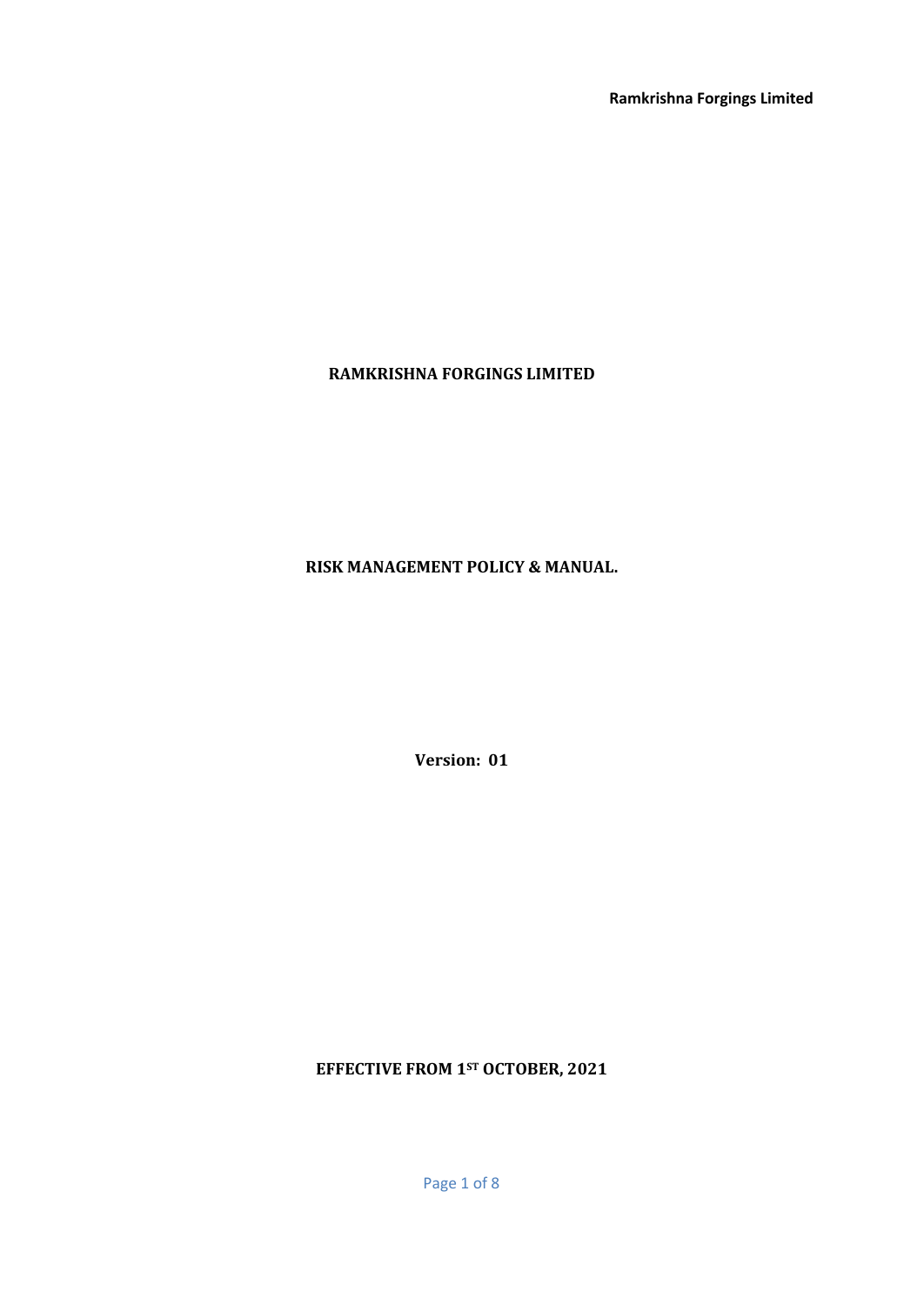## **RISK MANAGEMENT POLICY**

### **1. LEGAL FRAMEWORK**

Risk Management is a key aspect of Corporate Governance Principles and Code of Conduct which aims to improvise the governance practices across the business activities of any organisation. The Companies Act, 2013 and the Securities and Exchange Board of India (Listing Obligations and Disclosure Requirements) Regulations, 2015 ("SEBI Listing Regulations") have also incorporated various provisions in relation to Risk Management policy, procedure and practices.

The provisions of **Section 134(3)(n) of the Companies Act, 2013** necessitate that the Board's Report should contain a statement indicating development and implementation of a risk management policy for the Company including identification therein of elements of risk, if any, which in the opinion of the Board may threaten the existence of the Company.

Further, the provisions of **Section 177(4) of the Companies Act, 2013** require that every Audit Committee shall act in accordance with the terms of reference specified in writing by the Board which shall inter alia include evaluation of risk management systems.

Further **Regulation 17(9) of the Securities and Exchange Board of India (Listing Obligations and Disclosure Requirements) Regulations, 2015** provides that the listed entity shall lay down procedures to inform members of board of directors about risk assessment and minimization procedures and the board of directors shall be responsible for framing, implementing and monitoring the risk management plan for the listed entity.

In line with the above requirements, it is therefore, required for the Company to frame and adopt its **Risk Management Policy** (the "Policy").

#### **2. DEFINITIONS & INTERPRETATIONS**

**"Appropriate Committee"** shall mean the Risk Management Committee and/or Audit Committee.

**"Board of Directors"** or **"Board"** in relation to a Company, means the collective Body of Directors of the Company constituted in accordance with the provisions of section 2(10) of the Act, read with the regulation 2(1)(d) of the SEBI LODR.

**"Company"** means Ramkrishna Forgings Limited

**"Policy"** means a written Risk Management Policy framed by the Board of Directors.

**"Risk"** is an event or a probability of an event, which can prevent, hinder, or otherwise obstruct the Company in value creation and achieving its objectives or erode the existing value of the Company.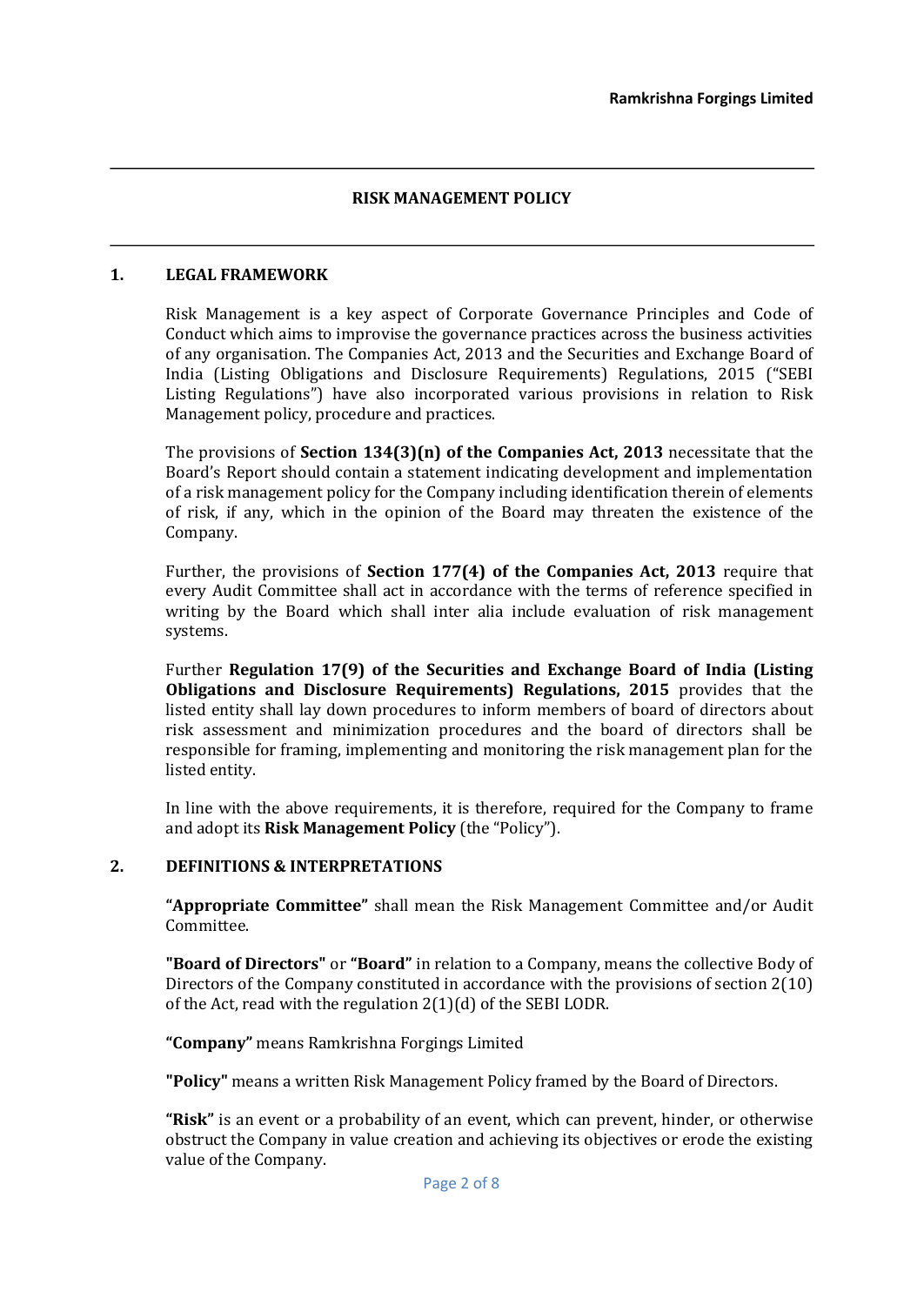**"Risk Management"** Risk management is the process of identifying, evaluating and countering risks with the objective to minimize potential loss. It is the dedicated management of business risk to contain its impact. This dedicated management comprises formulation, policy, initiatives, prudential norms, structured reporting, and control to estimate, quantify and counter risk in an institutionalized manner.

**"Risk Management Committee"** or **"RMC"** is a Committee constituted in accordance with the provisions of Regulation 21 of SEBI (LODR) Regulations, 2021 and other applicable laws.

**"Senior Management"** wherever used in this Policy shall mean personnel of the Company who are members of the core management team excluding Board of Directors, comprising all members of management one level below the executive directors, including the functional heads.

## **3. INTRODUCTION**

**Ramkrishna Forgings Limited** (the "Company") is engaged in the manufacture, supply and distribution of forgings in India and for export. The business activities of the Company carry various internal and external risks.

The Company considers ongoing risk management to be a core component of the Management of the Company, and understands that the Company's ability to identify and address risk is central to achieving its corporate objectives.

The Company's Risk Management Policy ("the Policy") outlines the program implemented by the Company to ensure appropriate risk management within its systems and culture.

The Policy is formulated in compliance with Regulation 17(9)(b) of SEBI (Listing Obligations and Disclosure Requirements) Regulations, 2015 ("the Listing Regulations") and provisions of the Companies Act, 2013 ("the Act"), which requires the Company to lay down procedures about risk assessment and risk minimization.

i. The Board of Directors of the Company shall form a Risk Management Committee (hereinafter referred to as "Committee") who shall periodically review this Policy of the Company so that the Management controls the risk through properly defined network. The Board of Directors may re-constitute the composition of the Committee, as it may deem fit, from time to time.

ii. The responsibility for identification, assessment, management and reporting of risks and opportunities will primarily rest with the business managers. They are best positioned to identify the opportunities and risks they face, evaluate these and manage them on a day to day basis.

The Risk Management Committee shall provide oversight and will report to the Board of Directors who have the responsibility for overseeing all risks.

## **4. RISK MANAGEMENT COMMITTEE**

All top 1000 companies based on market capitalization as on  $31^{st}$  March, 2021 are required to constitute a Risk Management Committee with effect from 5th May, 2021.

The Risk Management Committee shall have minimum three members with majority of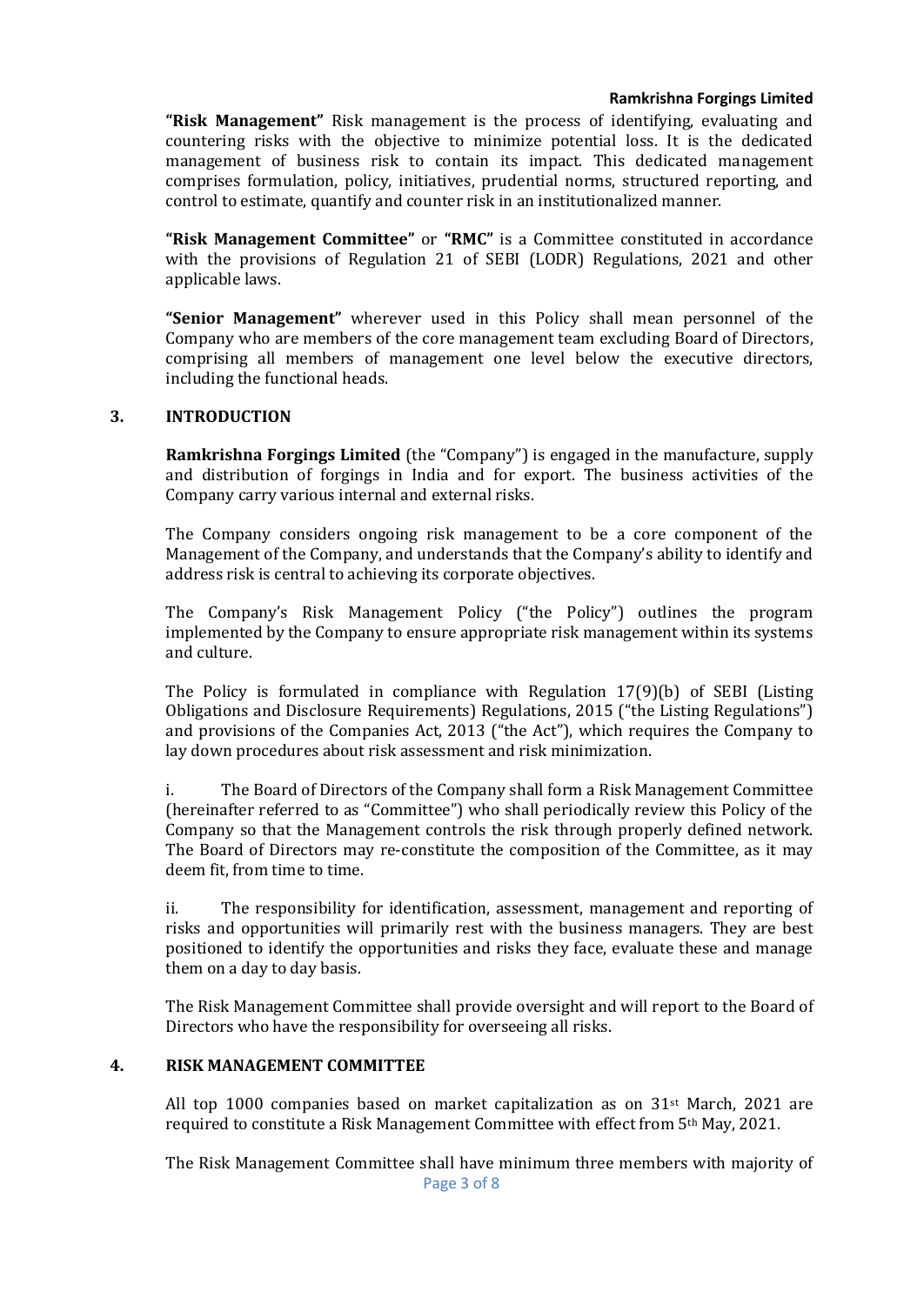them being members of the board of directors, including at least one independent director.

The Chairperson of the Risk management committee shall be a member of the board of directors and senior executives of the listed entity may be members of the committee.

The risk management committee shall meet at least twice in every financial year.

The quorum for a meeting shall be either two members or one third of the members of the committee, whichever is higher, including at least one member of the board of directors in attendance.

The meetings shall be conducted in such a manner that on a continuous basis not more than one hundred and eighty days shall elapse between any two consecutive meetings.

The board of directors shall define the role and responsibility of the Risk Management Committee and may delegate monitoring and reviewing of the risk management plan to the committee and such other functions as it may deem fit which shall specifically cover cyber security.

In compliance of the provisions of Listing Regulations and applicable provisions of the Companies Act, 2013 and rules made thereunder, the Board at its meeting held on **26th July, 2021** has constituted Risk management Committee.

## **5. PURPOSE AND SCOPE OF THE POLICY**

The main objective of this Policy is to ensure sustainable business growth with stability and to promote a pro-active approach in reporting, evaluating and minimising risks associated with the Company's business. In order to achieve the key objective, this Policy establishes a structured and disciplined approach to Risk Management, in order to guide decisions on risk related issues.

The specific objectives of this Policy are:

- a) To ensure that all the current and future material risk exposures of the Company are periodically identified, assessed, quantified, appropriately mitigated, minimized and managed i.e. to ensure adequate systems for risk management.
- b) To establish a framework for the company's risk management process and to ensure its implementation.
- c) To enable compliance with appropriate regulations, wherever applicable, through the adoption of best practices.
- d) To assure business growth with financial stability.

This Policy applies to all areas of the Company's operations.

## **6. RISK MANAGEMENT PROGRAM**

The Company's risk management comprises of a series of processes, structures and guidelines which assist the Company to identify, assess, monitor, report and manage its business risk, including any material changes to its risk profile.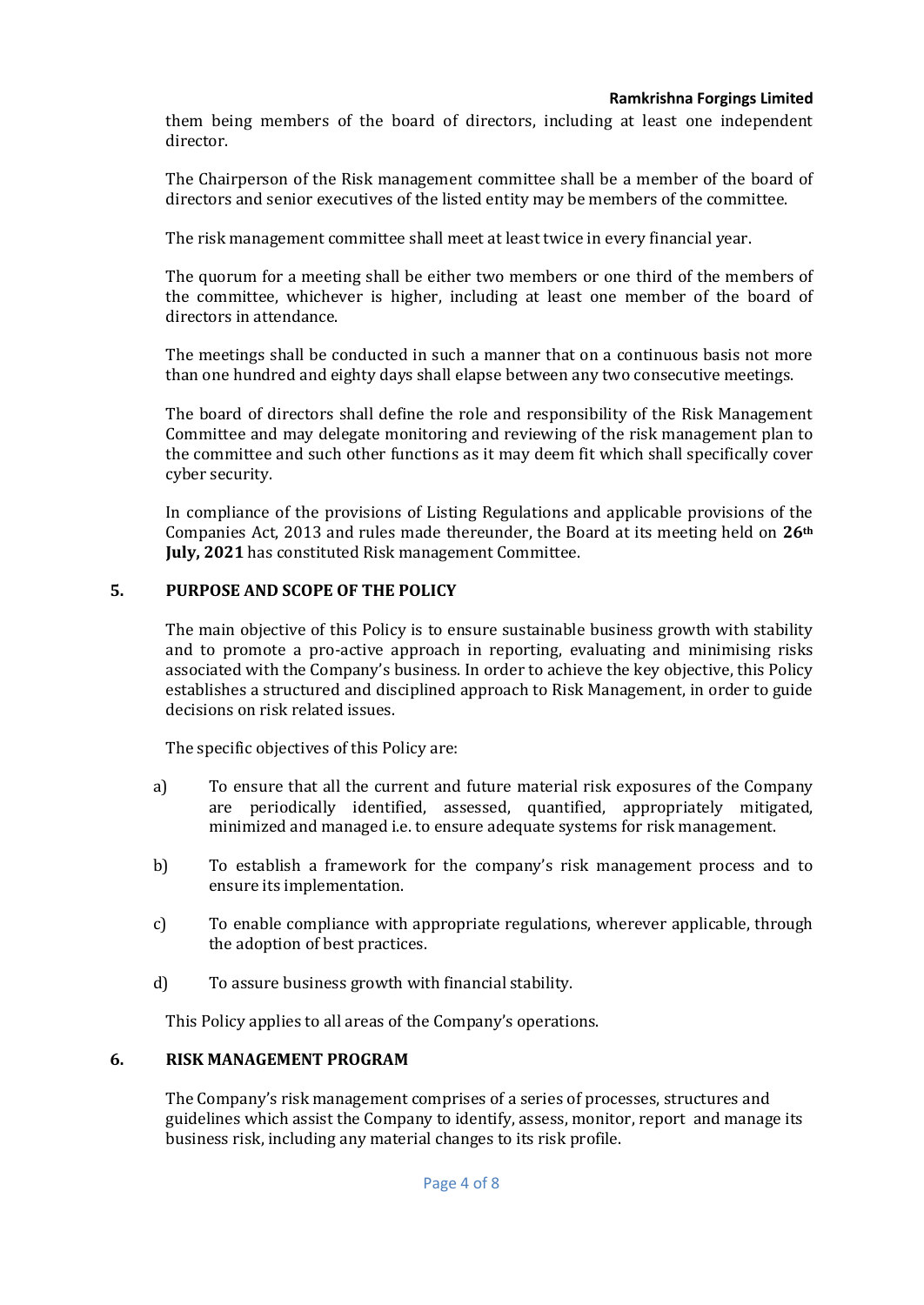The objectives of the Company are subject to both external and internal risks, some of which that are enumerated below:

### **External Risk Factors**

- Economic Environment and Market condition
- Climate & Environmental needs
- Competition

.

- Revenue Concentration and liquidity aspects
- Technology Evolution
- Fluctuations in Foreign Exchange –

The Company is engaged in exports of its own products to various countries. The Company is thus exposed to foreign exchange fluctuations.

#### **Internal Risk Factors**

- Project Execution
- Contractual Compliance
- Operational Efficiency
- Hurdles in optimum use of resources
- Quality Assurance
- Environmental Management
- Human Resource Management
- Culture and values
- Logistics & Supply Chain
- Obsolescence of components & spares
- Health Safety
- Business Contunity & Cyber Security

The Committee may determine such other internal and external risk including the ESG related risk for the Company.

#### **7. THE RISK MANAGEMENT POLICY**

**"RKFL is committed to ensure that all risk exposures of the company and**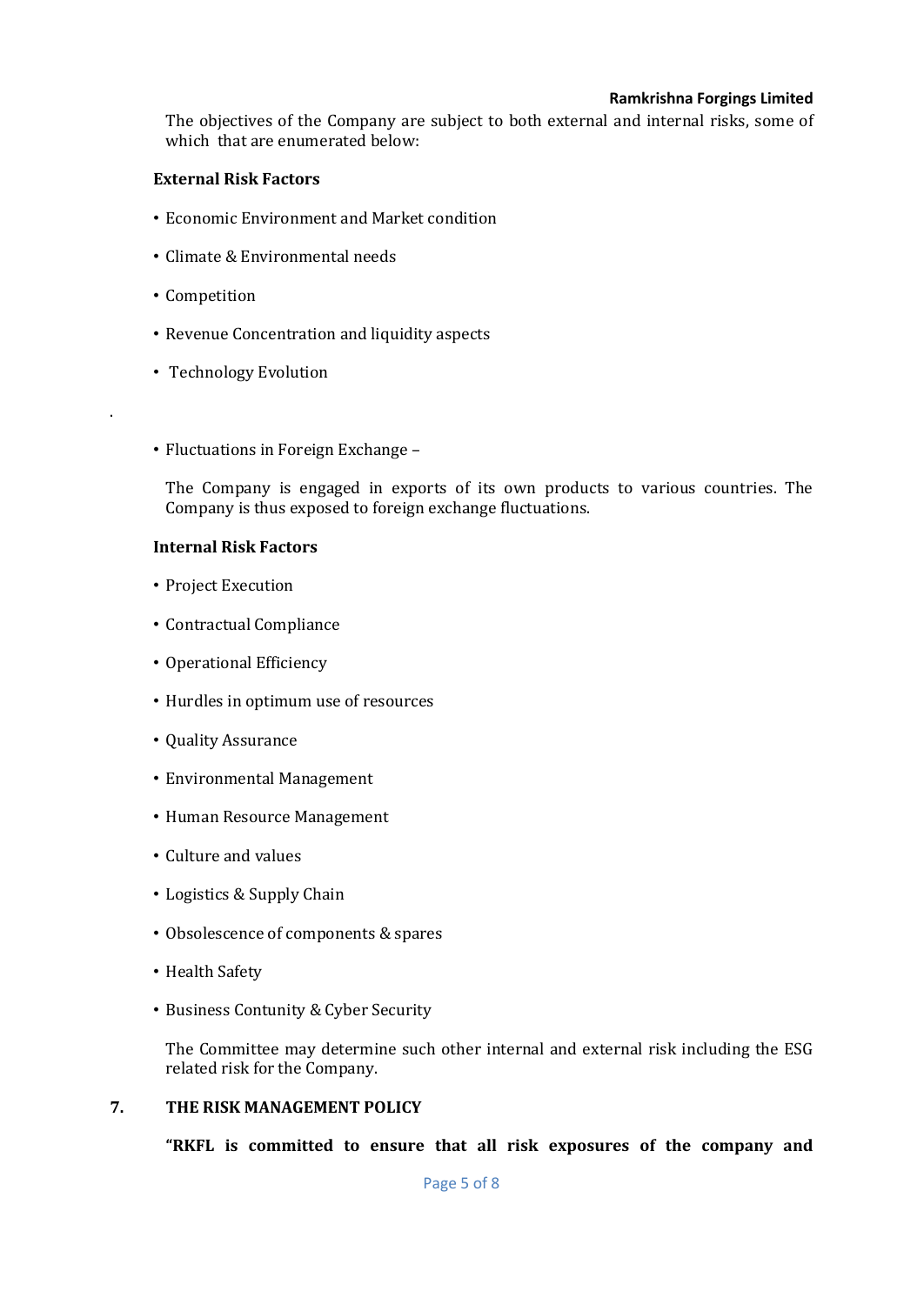**associated uncertainties are anticipated, identified, assessed, quantified, appropriately mitigated, residual risks minimised and managed through a risk intelligent culture in the company, establishing and implementing a robust risk management process and framework in line with appropriate regulations, routinely reviewed to successfully achieve the company's short / long term business plans and sustained growth.**

**This policy applies to all areas of company operation and all employees are to take responsibility".**

## **8. OVERSIGHT AND MANAGEMENT**

#### **Board of Directors**

The Board of Directors ("the Board") is responsible for reviewing and ratifying the risk management structure, processes and guidelines which are developed and maintained by Committees and Senior Management. The Committees or Management may also refer particular issues to the Board for final consideration and direction.

## **Risk Management Committee ('RMC')**

The RMC shall be responsible for managing, minimizing, and monitoring all risks including cyber security risk as identified by the Board of Directors. The role of the RMC shall include:

- i. identification of internal and external risks specifically faced by the listed entity, in particular including financial, operational, sectoral, sustainability, (particularly ESG related risks), information, cyber security risks or any other risk as may be determined by the Committee. ii. measures for risk mitigation including systems and processes for internal control of identified risks.
- iii. business continuity plan.
- iv. to ensure that appropriate methodology, processes, and systems are in place to monitor and evaluate risks associated with the business of the Company;
- v. to monitor and oversee implementation of the risk management policy, including evaluating the adequacy of risk management systems;
- vi. to periodically review the risk management policy, at least once in two years, including by considering the changing industry dynamics and evolving complexity;
- vii. to keep the board of directors informed about the nature and content of its discussions, recommendations, and actions to be taken;
- viii. to assist the Board with regard to the identification, evaluation, classification, and mitigation of non-financial risks and assess management actions to mitigate risks including cyber security risk;
- ix. to evaluate and ensure that the Company has an effective system internal control systems to enable identifying, mitigating, and monitoring of the non-financial risks to the business of the Company;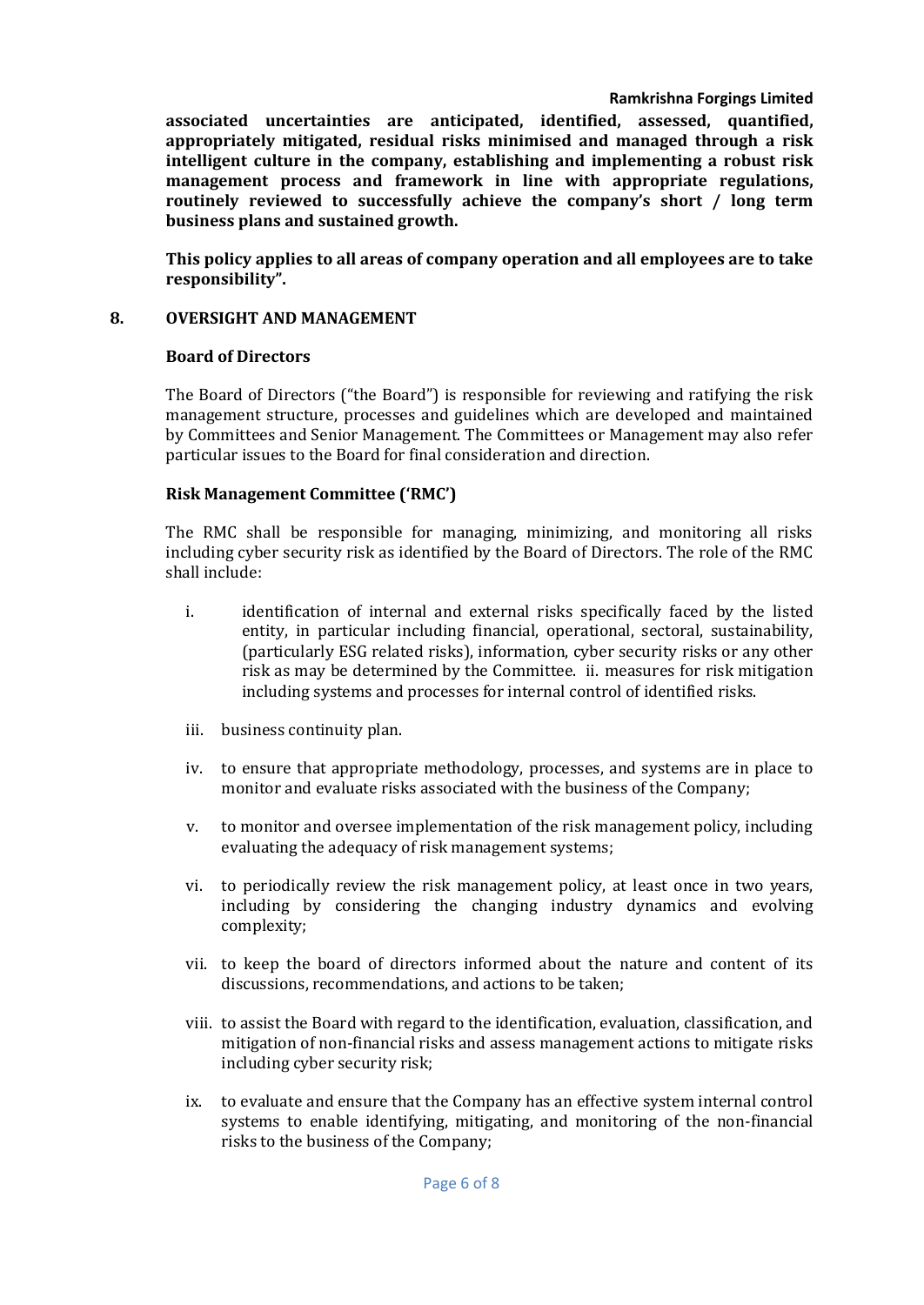- x. providing management and employees with the necessary tools and resources to identify and manage risks;
- xi. ensuring compliance with regulatory requirements and best practices with respect to risk management.
- xii. the appointment, removal, and terms of remuneration of the Chief Risk Officer ("CRO") shall be subject to review by the Risk Management Committee. The CRO will be responsible for the smooth implementation and execution of the policy

#### **Senior Management**

The role of the senior management on risk management shall include:

- i. to act on the instructions of the RMC;
- ii. periodically submit progress report to the RMC w.r.t Risk

Management Plan to implement the suggestions/remarks/comments of the Board of Directors through the RMC in the Risk Management Plan.

#### **Employees**

All employees are responsible for implementing, managing and monitoring action plans with respect to business risks, as appropriate.

#### **Review of Risk Management Program**

The Company should regularly evaluate the effectiveness of its risk management program to ensure that its internal control systems and processes are monitored and updated on an ongoing basis. The division of responsibility between the Board, the Committee and the Senior Management aims to ensure the specific responsibilities for risk management are clearly communicated and understood. The CRO will be engaged to monitor this process and be the convenor of the risk management committee.

The reporting obligation of Senior Management and Committee ensures that the Board is regularly informed of material risk management issues and actions. This is supplemented by the evaluation of the performance of risk management program, the Committee, the Senior Management and employees responsible for its implementation.

#### **9. RISK MANAGEMENT SYSTEM**

The Company should have a system-based approach to business risk management. Backed by strong internal control systems, the risk management framework should consists of the following elements:

- Risk Management system is aimed at ensuring formulation of appropriate risk management policies and procedures, their effective implementation and independent monitoring and reporting by Internal Audit.
- Appropriate structures to effectively address inherent risks in businesses with unique / relatively high risk profiles.
- A strong and independent Internal Audit Function at the corporate level to carry out risk